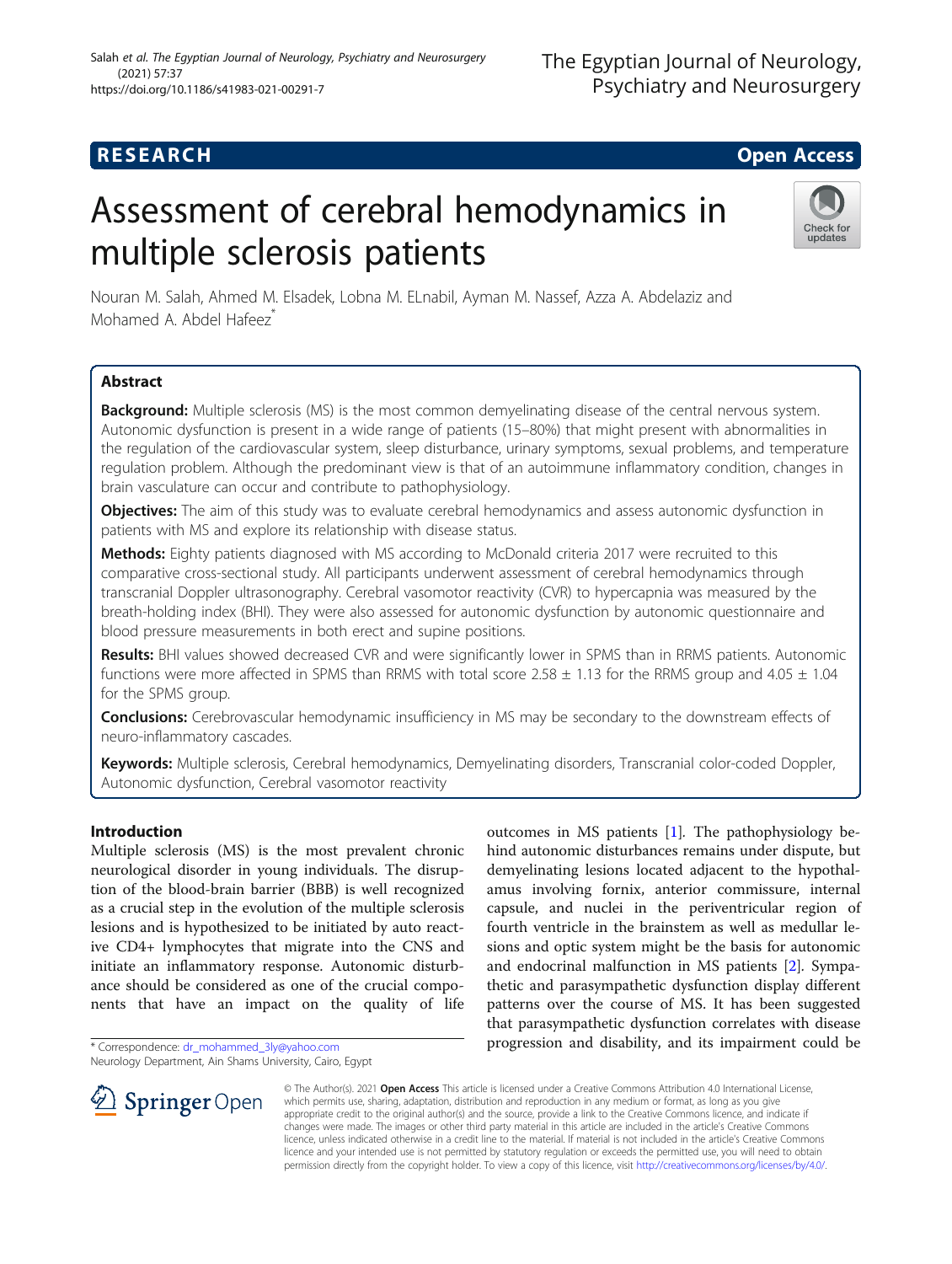the consequence of MS. Sympathetic dysfunction, on the other hand, is associated with inflammation and clinical activity of MS and may have a pathogenetic role in the development of MS [[3\]](#page-7-0). There was a significant association with increased MS severity, increased score for the pyramidal EDSS functional subscale, and secondary progression, and the association with pyramidal EDSS scale may be due to the proximity of the pyramidal motor pathways to autonomic centers in the brain stem and spinal cord [\[4](#page-7-0)]. The aim of this study is to evaluate cerebral hemodynamics and dysautonomia in RRMS and SPMS patients and the relation with disease progression so as not to be underestimated, to improve the quality of life and the possibility of introducing new tools for detection of disease progression as early as possible.

#### Methods

We consecutively recruited 80 participants diagnosed as RRMS and SPMS from Multiple Sclerosis outpatient clinics at Neurology Department of Ain Shams University, from 1 August 2018 through 30 July 2020 to this comparative cross-sectional study.

We recruited patients previously diagnosed according to McDonald criteria 2017 with age ranging from 18 to 45 years, patients with relapsing remitting disease course and with secondary progressive disease course. Written informed consent approved by Ain Shams university ethical committee was obtained from the patients participating in the study, or their first-degree relatives if the patient was unable to provide consent due to weakness, after informing them about the study rationale and their right to withdraw from the study at any time without any consequences.

We excluded patients with other comorbidities that may interfere with evaluation of the autonomic nervous system dysfunction as cardiac diseases, alcohol dependence, collagen diseases, diabetes mellitus, renal failure, liver failure, and peripheral neuropathy and patients with past history of cerebrovascular disease, evidence of small vessel ischemic disease, and if there is substantial intracranial pathology in MR imaging. Patients should stop anticholinergic medications 48 h before testing, whereas sympathomimetics, parasympathomimetic, and beta blockers stopped 24 h before testing. Patients with primary progressive disease course are not included in this study.

All patients were evaluated by detailed history including personal data, past history, duration of illness, number of relapses, systems affected in each relapse, treatment received during the attack and degree of improvement after recovery and disease-modifying drugs. Full neurological examination and assessment of disability by Extended Disability Status Scale (EDSS) [[5\]](#page-7-0) and Multiple Sclerosis Severity Score (MSSS) which relates scores on the Expanded Disability Status Scale (EDSS) to the distribution of disability in patients with comparable disease durations. The MSSS was more powerful than the other methods tested for detecting different rates of disease progression  $[6]$  $[6]$ .

All patients were studied using a 1.5-T MR scanner (Achieva and Ingenia, Philips medical system, Eindhoven, Netherlands). The protocol includes MR images for the brain (diffusion, flair with sagittal cuts, T1- and T2 weighted images) and spinal cord images (cervical and dorsal regions) for assessment of number of lesions, site of lesion (periventricular, juxtacortical, supratentorial, infratentorial), and the presence of brain atrophy.

Intracranial vessels were examined by means of transcranial color-coded Doppler (TCCD) (Esaote My Lab Five Italy), monitoring for middle cerebral arteries (MCA) peak systolic velocity (PSV) during both supine and erect positions 2 min apart using multiphased array low frequency probe 2 MH through the trans temporal window just above the zygomatic arch and in front of the tragus of the ear. The mean flow velocity of MCA in adults ranges from 32 to 82 cm/s [[7\]](#page-7-0). The TCCD examination will be repeated using breath holding test to assess cerebrovascular vasomotor reactivity (CVR) to hypercapnia as calculated by means of the breathholding index (BHI). BHI =  ${MFV}$  at the end of breathholding- resting MFV]/resting MFV}  $\times$  (100/seconds of breath holding). The value of  $1.2 \pm 0.6$  was considered normal, so patients with BHI that is less than 0.6 are considered to have impaired CVR. The breath-holding maneuver was performed according to the procedure of Markus and Harrison: after normal breathing of room air for approximately 4 min, the patients were instructed to hold their breath after a normal inspiration. During the maneuver, the MCA mean blood velocity was recorded continuously. The mean blood velocity at the TCCD display immediately after the end of the breathholding period was registered as the maximal increase of the MCA mean blood velocity (while breath-holding). The time of breath-holding was also registered [\[8](#page-7-0)].

Assessment of autonomic functions clinically by measuring systolic and diastolic blood pressure in both supine and erect positions to detect the presence of postural hypotension was done (diagnosis of orthostatic hypotension if there is a drop of 20 mm of mercury (mmHg) in systolic blood pressure or a drop of 10 mmHg in diastolic blood pressure within 2 to 5 min of standing, or if standing causes signs and symptoms) [\[9](#page-7-0)].

Questionnaire on clinical autonomic dysfunction was used to assess symptoms of autonomic dysfunction. The scoring from the questionnaire was based on the answer (yes) (score 1) and (no) (score 0) and the total will be calculated for each patient. Higher scores indicate more or worse symptoms [\[10\]](#page-7-0). It is composed of six questions assessing different autonomic functions.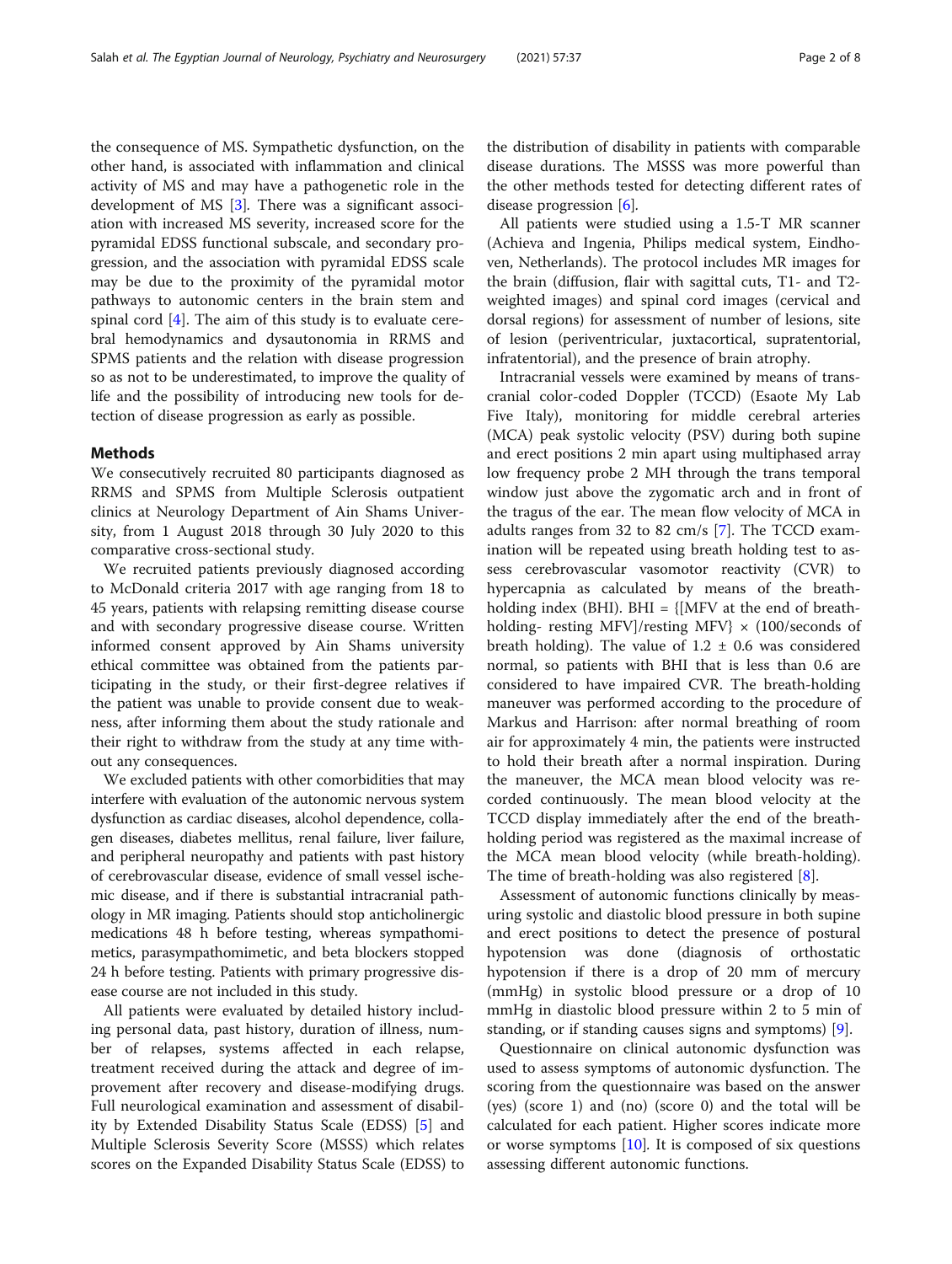The collected data was revised, coded, tabulated, and introduced to a PC using Statistical Package for Social Science version 25 (SPSS 25) (IBM, San Francisco, CA, USA, 2017). Data was presented and suitable analysis was done according to the type of data obtained for each parameter: mean, standard deviation  $(± SD)$ , and range for parametric numerical data; median and interquartile range (IQR) for non-parametric numerical data; and frequency and percentage for non-numerical data.

Student T test was used to assess the statistical significance of the difference between two study group means. Mann-Whitney test  $(U$  test) was used to assess the statistical significance of the difference of a non-parametric variable between two study groups. ANOVA test was used to assess the statistical significance of the difference between more than two study group means. The Kruskal-Wallis test is used to assess the statistical significance of the difference between more than two study group ordinal variables. Post hoc test is used for comparisons of all possible pairs of group means. Chi-square test was used to examine the relationship between two qualitative variables. Fisher's exact test was used to examine the relationship between two qualitative variables when the expected count is less than 5 in more than 20% of cells. Correlation analysis (using Spearman's rho and Pearson method) was used to assess the strength of association between two quantitative variables. The correlation coefficient denoted symbolically "r" defines the strength (magnitude) and direction (positive or negative) of the linear relationship between two variables.  $r = 0-0.19$  is regarded as very weak correlation,  $r = 0.2 - 0.39$  as weak correlation,  $r = 0.40 - 0.59$  as moderate correlation,  $r = 0.6 - 0.79$  as strong correlation, and  $r = 0.8-1$  as very strong correlation. P value: level of significance,  $P > 0.05$ : non-significant (NS),  $P < 0.05$ : significant (S),  $P < 0.01$ : highly significant (HS).

#### Results

The sample size was according to this equation:  $n =$  $2(Za+Z1-β)2σ2,$ Δ2

where *n* is the required sample size, and in  $Z\alpha$ , Z is a constant (set by convention according to the accepted  $\alpha$ error and whether it is a one-sided or two-sided effect).

The total number of patients studied was 80: 13 males (3 diagnosed as RRMS and 10 diagnosed as SPMS) and 67 females (37 diagnosed as RRMS and 30 diagnosed as SPMS) with mean age of  $30.4 \pm 6.08$  years for the RRMS group and  $45.7 \pm 11.26$  years for SPMS the group. The mean duration of illness was 3 (1.25–6) years for the RRMS group and 10 (8.5–15.5) years for the SPMS group. The mean number of relapses was 3 (2–5) for the RRMS group and 4 (3–8.5) for the SPMS group. The mean EDSS was  $3.43 \pm 1.59$  for the RRMS group and  $6.33 \pm 0.54$  for the SPMS group. There were statistically significant differences between both groups regarding age (p value < 0.001), sex (p value 0.012), duration of illness (p value  $\langle 0.001 \rangle$ , number of relapses (p value 0.023), and EDSS ( $p$  value < 0.001). As regards diseasemodifying drugs, 42.5% (17/40) of the RRMS group were on Beta interferons and 47.5% (19/40) were on fingolimod; meanwhile, 85% (34/40) of the SPMS group were on rituximab. Multiple Sclerosis Severity Scale (MSSS) was statistically significant between both groups indicating that it is more affected in the SPMS group. The mean value was  $6.16 \pm 2.2$  in the RRMS group and 7.61  $\pm$  1.44 in the SPMS group (*p* value <0.001).

As regards MRI brain findings, high lesion load more than 10 were found in 100% (40/40) of cases of the SPMS group and 70% (28/40) of cases of the RRMS group; meanwhile, few lesions less than 5 were present in only 12.5% (5/40) of cases of the RRMS group. Brain atrophy was more prominent in the SPMS group representing 45% (18/40) of the cases in comparison with only 5% (2/40) among the RRMS group. In the SPMS group, the lesions were more prominent in the supratentorial region (55%) (22/40) and infratentorial region (95%) (38/40); meanwhile, in the RRMS group, the lesions were more prominent in the juxtacortical region (47.5%) (19/40), the periventricular lesions present in all cases of both groups. There were statistically significant differences between both groups regarding number of lesions ( $p$  value  $<$  0.001), site of lesion apart from the periventricular region, and the presence of brain atrophy with ( $p$  value < 0.001). As regards MRI spinal cord findings, there were no statistically significant differences between both groups regarding number ( $p$  value 0.189) and site of lesions ( $p$  value 1.00).

TCCD results showed a statistically significant difference as regards the MCA blood flow monitoring in supine and erect positions between both groups. The mean MCA blood flow in supine position was  $84.16 \pm 16.93$  cm/s for the RRMS group and  $65.19 \pm 22.91$  cm/s for the SPMS group ( $p$  value < 0.001). The mean MCA blood flow in erect position was  $80.63 \pm 15.78$  cm/s for the RRMS group and 58.57 ± 16.04 cm/s for the SPMS group. Chi-square test showed that there is no significant difference between RRMS and SPMS groups in the percentage of decrease of MCA blood flow after changing position as it decreased in 55% (22/40) of patients in the RRMS group and 60% (24/ 40) of patients in the SPMS group. There is statistically significant difference as regards BHI as it is impaired in 90% (36/40) of cases in SPMS in comparison with only 55% (22/40) of cases in the RRMS group ( $p$  value < 0.001) as shown in  $(Fig. 1)$  $(Fig. 1)$  $(Fig. 1)$ .

As regards the autonomic questionnaire, there is statistically significant difference in the autonomic questionnaire total score between both groups with mean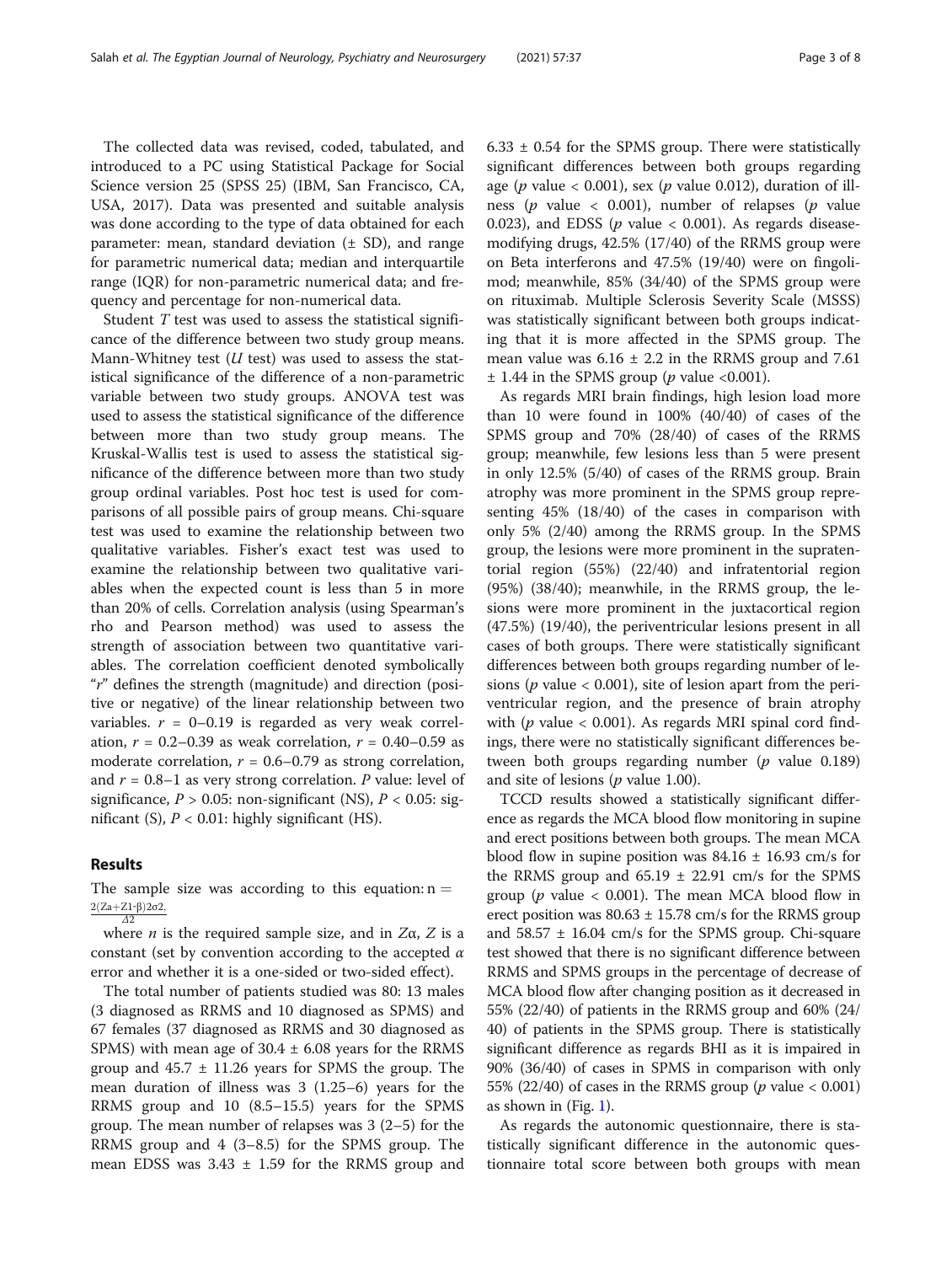<span id="page-3-0"></span>

score  $2.58 \pm 1.13$  for the RRMS group and  $4.05 \pm 1.04$ for the SPMS group ( $p$  value <0.001). All the parameters of the questionnaire are statistically significant between both groups apart from postural hypotension, sexual dysfunction, and gastroparesis. Postural hypotension and sphincteric dysfunction are the most affected parameters in the RRMS group with percentage 72.5 (29/40) and 60 (24/40) respectively; meanwhile, color changes and thermal abnormalities in upper and lower extremities are more affected in the SPMS group with percentage 75  $(30/40)$  and 85  $(34/40)$  respectively as shown in Fig. 2.

Blood pressure readings show statistically significant difference between both groups as regards systolic and diastolic readings in the supine position. The mean value of systolic reading was  $117.75 \pm 4.8$  mmHg in the RRMS group and  $123.5 \pm 9.75$  mmHg in the SPMS group. Chisquare test showed significant difference between both groups as regards postural hypotension; 35% (14/40) of the patients in the RRMS group had postural hypotension in comparison with 65% (26/40) of the patients in the SPMS group  $(p \text{ value } 0.007)$ . The percentage of decrease of the systolic reading after changing position from supine to erect was statistically significant between both groups as the systolic reading decreased in 57.5% (23/40) of the cases in the RRMS group in comparison with 85% (34/40) of the cases in the SPMS group ( $p$  value 0.007). Also, the percentage of decrease of the diastolic reading after changing position was statistically significant between both groups as the diastolic reading decreased in 27.5% (11/40) of the cases in the RRMS group in comparison with 55% (22/40) of the cases in the SPMS group ( $p$  value 0.012).

EDSS is directly related to MSSS ( $p$  value < 0.001) in both groups and duration of illness in the RRMS study group ( $p$  value 0.017). It is also directly related to the total score of the autonomic questionnaire with  $p$  value 0.032 in the RRMS group as shown in Table [1.](#page-4-0)

MSSS shows direct correlation with the duration of illness ( $p$  value <0.001) and percentage of decrease in the MCA blood flow  $(p \text{ value } 0.024)$  in the SPMS group.

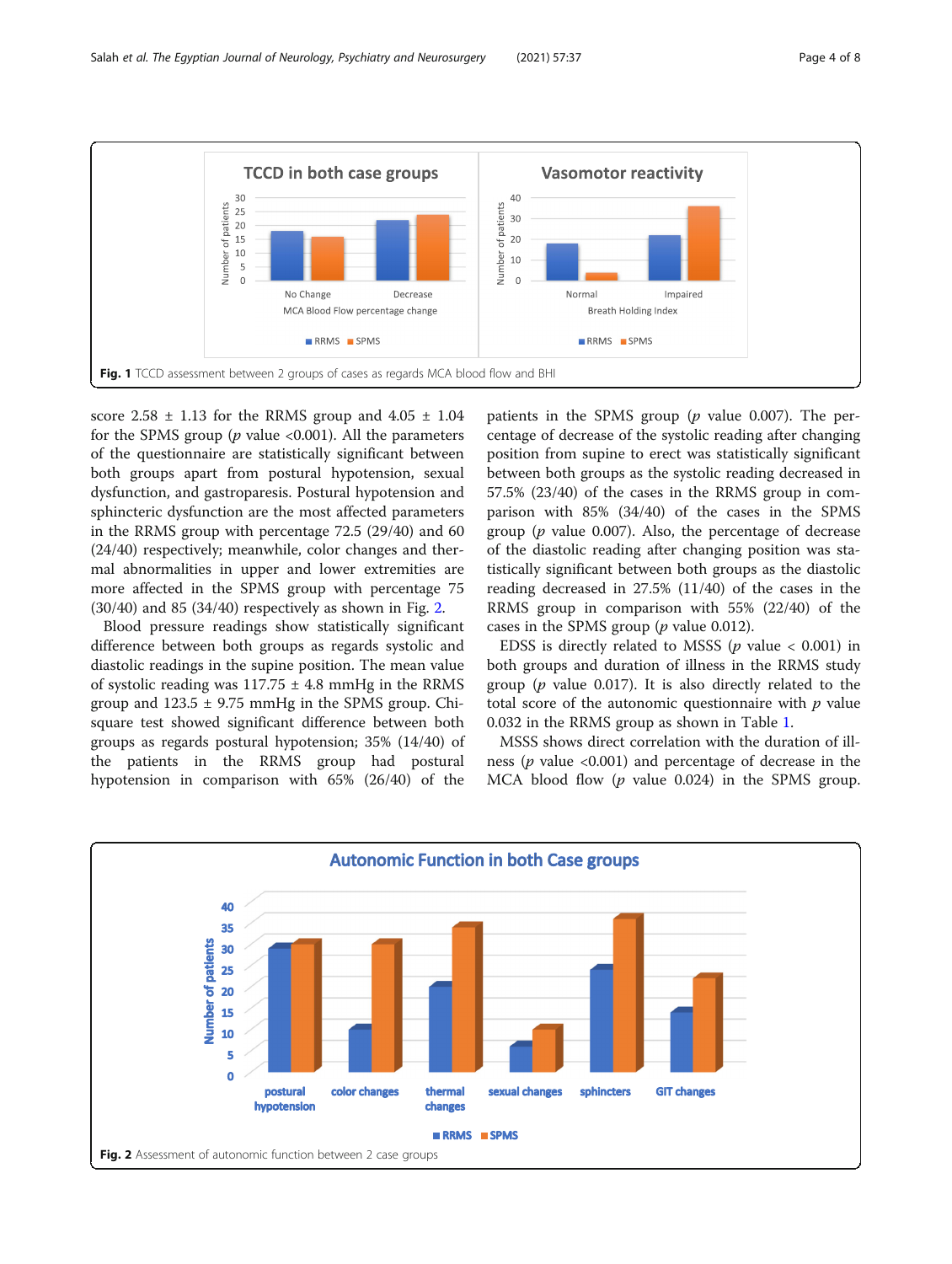<span id="page-4-0"></span>

| <b>Table 1</b> Correlation between EDSS and TCCD, autonomic functions, blood pressure, and MSSS in both case groups |  |
|---------------------------------------------------------------------------------------------------------------------|--|
|---------------------------------------------------------------------------------------------------------------------|--|

|                             | <b>EDSS</b>             |         |              |                         |         |              |
|-----------------------------|-------------------------|---------|--------------|-------------------------|---------|--------------|
|                             | <b>RRMS</b>             |         |              | <b>SPMS</b>             |         |              |
|                             | Tests used              | p value | Significance | <b>Tests used</b>       | p value | Significance |
| <b>MSSS</b>                 | 0.759 <sup>(r)</sup>    | < 0.001 |              | $0.582$ <sup>(r)</sup>  | < 0.001 | S            |
| Duration of illness (years) | $0.376$ <sup>(S)</sup>  | 0.017   | S            | $0.006$ <sup>(S)</sup>  | 0.780   | <b>NS</b>    |
| TCCD, % change              | $0.298$ <sup>(S)</sup>  | 0.062   | <b>NS</b>    | $0.105$ <sup>(S)</sup>  | 0.465   | <b>NS</b>    |
| TCCD, BHI                   | $-0.197$ <sup>(S)</sup> | 0.223   | <b>NS</b>    | $-0.087$ <sup>(S)</sup> | 0.928   | <b>NS</b>    |
| Autonomic total score       | 0.339 <sup>(r)</sup>    | 0.032   | S            | $0.154$ <sup>(r)</sup>  | 0.342   | <b>NS</b>    |
| Bl.pr, systolic, % change   | $0.475^{(S)}$           | 0.002   | S            | $-0.107$ <sup>(S)</sup> | 0.846   | <b>NS</b>    |
| Bl.pr, diastolic, % change  | $0.054$ <sup>(S)</sup>  | 0.739   | <b>NS</b>    | $-0.197$ <sup>(S)</sup> | 0.385   | <b>NS</b>    |

MSSS Multiple Sclerosis Severity Scale, TCCD transcranial color-coded Doppler, BHI breath holding index, BL.pr blood pressure, RRMS relapsing remitting MS, SPMS secondary progressive MS, S significant, NS non-significant (S)Spearman's rho test of significance (r)Correlation coefficient

Also, MSSS shows direct relation with the total score of the autonomic questionnaire  $(p \text{ value } 0.021)$  in the RRMS group as shown in Table 2 and [3.](#page-6-0)

As regards the number of lesions, it is noticed that the percentage of decrease in MCA blood flow upon changing position increased as the number of lesions increased but does not reach statistical significance and also increased with the presence of brain atrophy but does not reach statistical significance in the RRMS group, on the other hand, there is no significant correlation between number of lesions and the occurrence of postural hypotension in the RRMS group.

As regards site of lesions, there is no statistically significant correlation between site of lesions and percentage of decrease in MCA blood flow, impairment of BHI or the total score of the autonomic questionnaire but the prevalence of postural hypotension occurred more with infratentorial lesions (38.46%) (10/26) followed by periventricular lesions (35%) (14/40) in the RRMS study group but does not reach statistical significance.

In the SPMS study group, postural hypotension occurred in 65% (26/40) of the patients who had more than 10 lesions and occurred in 66.67% (12/18) of the patients who had brain atrophy although it does not reach statistical significance. Also, the prevalence of postural hypotension occurred more with cervical lesions (66.67%) (12/18) followed by periventricular lesions (65%) (26/40) and infratentorial lesions (63.16%) (24/38) although it does not reach statistical significance.

#### **Discussion**

We aimed to evaluate cerebral hemodynamics and assess autonomic dysfunction in patients with MS and explore its relationship with disease status.

In our study, we compared blood pressure measurements in supine and erect positions and the incidence of postural hypotension as an indicator of cardiac autonomic dysfunction (CAD). Blood pressure test shows statistically significant difference between both groups as regards systolic and diastolic readings in the supine position. The mean value of systolic reading was  $117.75 \pm$ 4.8 mmHg in the RRMS group and  $123.5 \pm 9.75$  mmHg in the SPMS group. Chi-square test showed significant difference as regards postural hypotension; 35% of the

Table 2 Correlation between MSSS and TCCD, autonomic functions, and blood pressure in both case groups

|                             | <b>MSSS</b>             |         |              |                          |         |              |
|-----------------------------|-------------------------|---------|--------------|--------------------------|---------|--------------|
|                             | <b>RRMS</b>             |         |              | <b>SPMS</b>              |         |              |
|                             | <b>Tests used</b>       | p value | Significance | <b>Tests used</b>        | p value | Significance |
| Duration of illness (years) | $-0.17^{(5)}$           | 0.295   | <b>NS</b>    | $-$ 0.769 <sup>(S)</sup> | < 0.001 |              |
| TCCD, % change              | $0.271$ <sup>(S)</sup>  | 0.090   | <b>NS</b>    | $0.357$ <sup>(S)</sup>   | 0.024   |              |
| TCCD, BHI                   | $-0.144$ <sup>(S)</sup> | 0.375   | <b>NS</b>    | $-0.137$ <sup>(S)</sup>  | 0.398   | <b>NS</b>    |
| Autonomic total score       | $0.365$ <sup>(r)</sup>  | 0.021   |              | $0.182$ <sup>(r)</sup>   | 0.262   | <b>NS</b>    |
| Bl.pr, systolic, % change   | $0.203$ <sup>(S)</sup>  | 0.209   | <b>NS</b>    | $0.268$ <sup>(S)</sup>   | 0.094   | <b>NS</b>    |
| Bl.pr, diastolic, % change  | $0.073$ <sup>(S)</sup>  | 0.653   | <b>NS</b>    | $-0.281^{(5)}$           | 0.079   | <b>NS</b>    |
|                             |                         |         |              |                          |         |              |

MSSS Multiple Sclerosis Severity Scale, TCCD transcranial color-coded Doppler, BHI breath holding index, BL.pr blood pressure, RRMS relapsing remitting MS, SPMS secondary progressive MS, S significant, NS non-significant (S)Spearman's rho test of significance (r)Correlation coefficient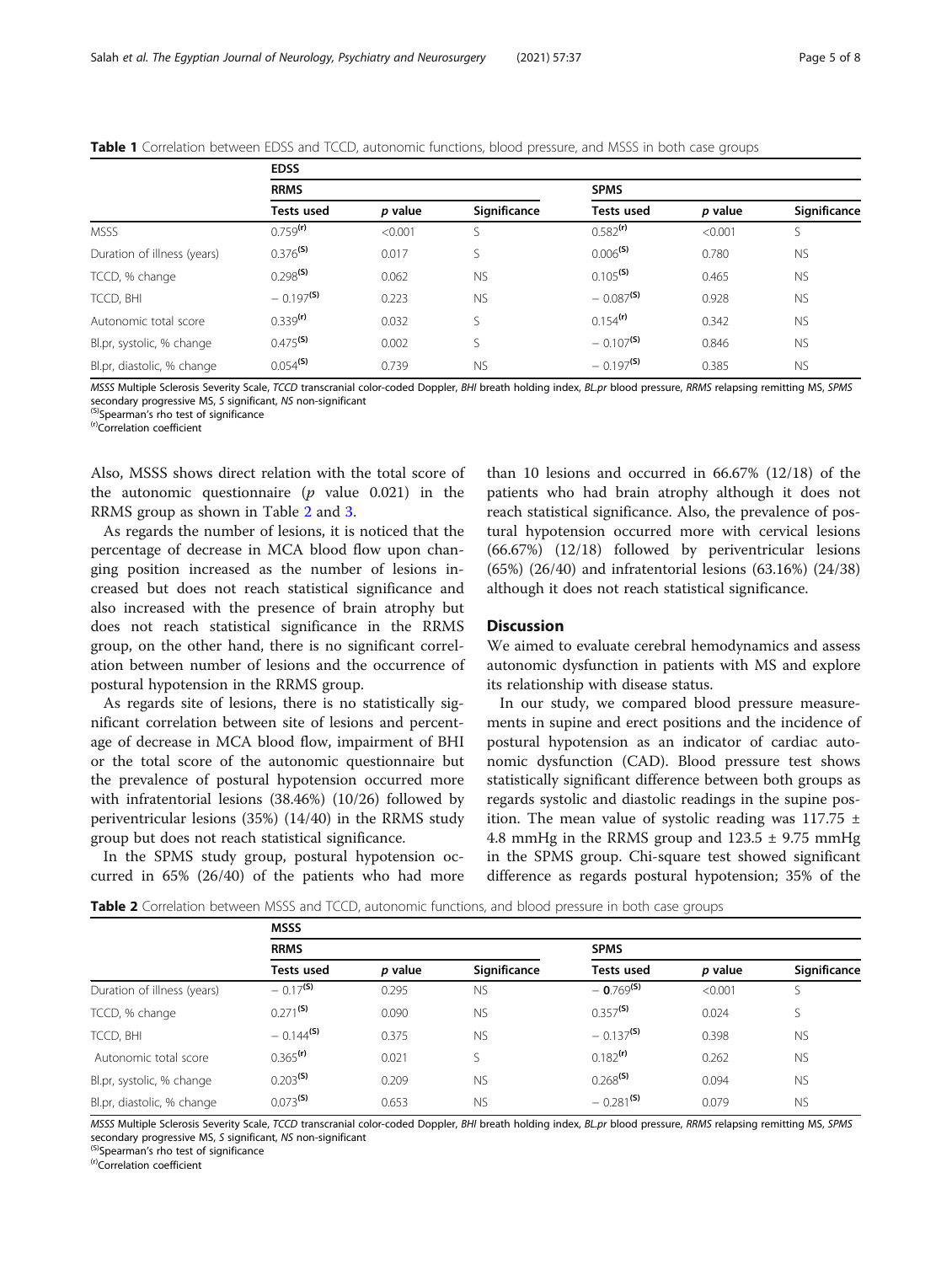patients in the RRMS group had postural hypotension in comparison with 65% of the patients in the SPMS group.

These findings were in agreement with previous studies which found that orthostatic symptoms, which are among the symptoms commonly associated with CAD, were reported in 61% of 104 patients with RRMS in a study from Croatia, and in 24% of 100 MS patients in a Turkish study. Nevertheless, in both studies, the authors did not distinguish between different forms of orthostatic dysfunction such as dizziness, palpitation, or syncope [[11](#page-7-0)]. This was, however, done in an Iraqi study: in 55 MS patients and 40 age-matched controls, postural dizziness was present in 67% of patients and 33% of controls [\[12](#page-7-0)]. In a German study (27 RRMS, 13 SPMS), 50% of the patients reported orthostatic dizziness compared with 17% of controls [\[13](#page-7-0)].

Also, we found that the prevalence of postural hypotension occurred more with infratentorial lesions (38.46%) followed by periventricular lesions (35%) in the RRMS study group but does not reach statistical significance; on the other hand, in the SPMS study group, the prevalence of postural hypotension occurred more with cervical lesions (66.67%) followed by periventricular lesions (65%) and infratentorial lesions (63.16%) although it does not reach statistical significance. This was in agreement with two studies reported significant association between presence of CAD and clinical ( $p < 0.02$ ) and MRI ( $p < 0.005$ ) evidence of brainstem lesions while a Finnish study done on 51 MS patients and 50 controls reported a significant association between the total volume of midbrain MRI lesions and impaired BP response. In contrast, an earlier study from the Netherlands was not able to find a correlation between the number and size of brainstem lesions and abnormalities in autonomic parameters [\[14\]](#page-7-0).

As regards TCCD findings, in this study, there is statistically significant difference as regards the MCA blood flow monitoring in supine and erect positions between both groups. The percentage of decrease in mean MCA flow upon raising to upright position was more among SPMS patients as it decreased by − 1.9% (− 12.5 to 3.7%) among the RRMS group and − 5.7% (− 30.1 to 18.3%) among the SPMS group; however, it did not reach statistical significance. These findings support data by Gonul and colleagues who stated that arterial response to postural variation is a reliable method to assess cerebral autoregulation and may depend on autonomic and neurocardiogenic control systems of cerebral perfusion [\[15](#page-7-0)]. These results are consistent with Gonul et al.'s study conducted on 20 RRMS patients and found that the mean cerebral BFV values that were obtained upon raising to the upright position were found to be significantly lower in comparison with the recorded baseline values. The reduction of mean cerebral BFV values after being raised to the upright position was more significant in patients with MS than in control subjects especially in the subgroup with  $EDSS > 2$ . This finding suggests a potential correlation between impaired mean cerebral blood flow responses and MS [[15\]](#page-7-0).

In Gonul et al.'s study, they found no relationship between the lesion locations on MRI and the changes of CBFV during head up tilt in patients with MS [[15\]](#page-7-0). The same in our study, there is no statistically significant correlation between site of lesions and percentage of decrease in MCA blood flow, whereas, it is noticed that the percentage of decrease in CBFV upon changing position increased as the number of lesions increased and with the presence of brain atrophy but does not reach statistical significance. The percentage of decrease in MCA blood flow in sitting position shows significant correlation with Multiple Sclerosis Severity Scale (MSSS) and duration of illness in the SPMS group, whereas the correlation between the % of change in CBFV and EDSS does not reach statistical significance in both groups. This may be explained as the MSSS is more powerful and sensitive than the other methods for detecting disease progression.

As regards assessment of cerebral vasomotor reactivity (CVR) by BHI, in this study, BHI values were 0.64 (0.28–0.95) among the RRMS group and 0.34 (0.29– 0.41) among the SPMS group. There is statistically significant difference as it is impaired in 90% of cases in SPMS in comparison with only 55% of cases in the RRMS group. These results were in agreement with Lattanzi and colleagues who reported that lower values of MCA were recorded in MS patients than in healthy controls both at rest and at the end of breath holding. BHI values obtained in healthy controls and RRMS and SPMS patients were  $1.15 \pm 0.11$ , 0.87  $\pm$  0.18, and 0.51  $\pm$ 0.20, respectively. Group-wise, patients showed decreased CVR in comparison to controls and BHI values were significantly lower in SPMS than in RRMS patients [[16\]](#page-7-0). There is no statistically significant correlation between BHI and EDSS, MSSS, the duration of illness, and the number and site of lesions in MRI. In agreement with our findings, another study reported that at linear regression analysis, the disease form was significantly associated with cerebral hemodynamics being the SPMS phenotype a predictor of lower BHI values independently from age, sex, disease duration, EDSS score, and disease-modifying therapy [[16\]](#page-7-0). Another study on a total of 42 patients with MS and 31 healthy controls showed that BHI was lower in patients with MS compared to healthy controls (0.70  $\pm$ 0.43 vs. 0.93  $\pm$  0.55, P = 0.006) documenting a lower cerebrovascular response to hypercapnia. There was no correlation between patient age, EDSS, and disease duration with BHI in patients with MS [[17\]](#page-7-0).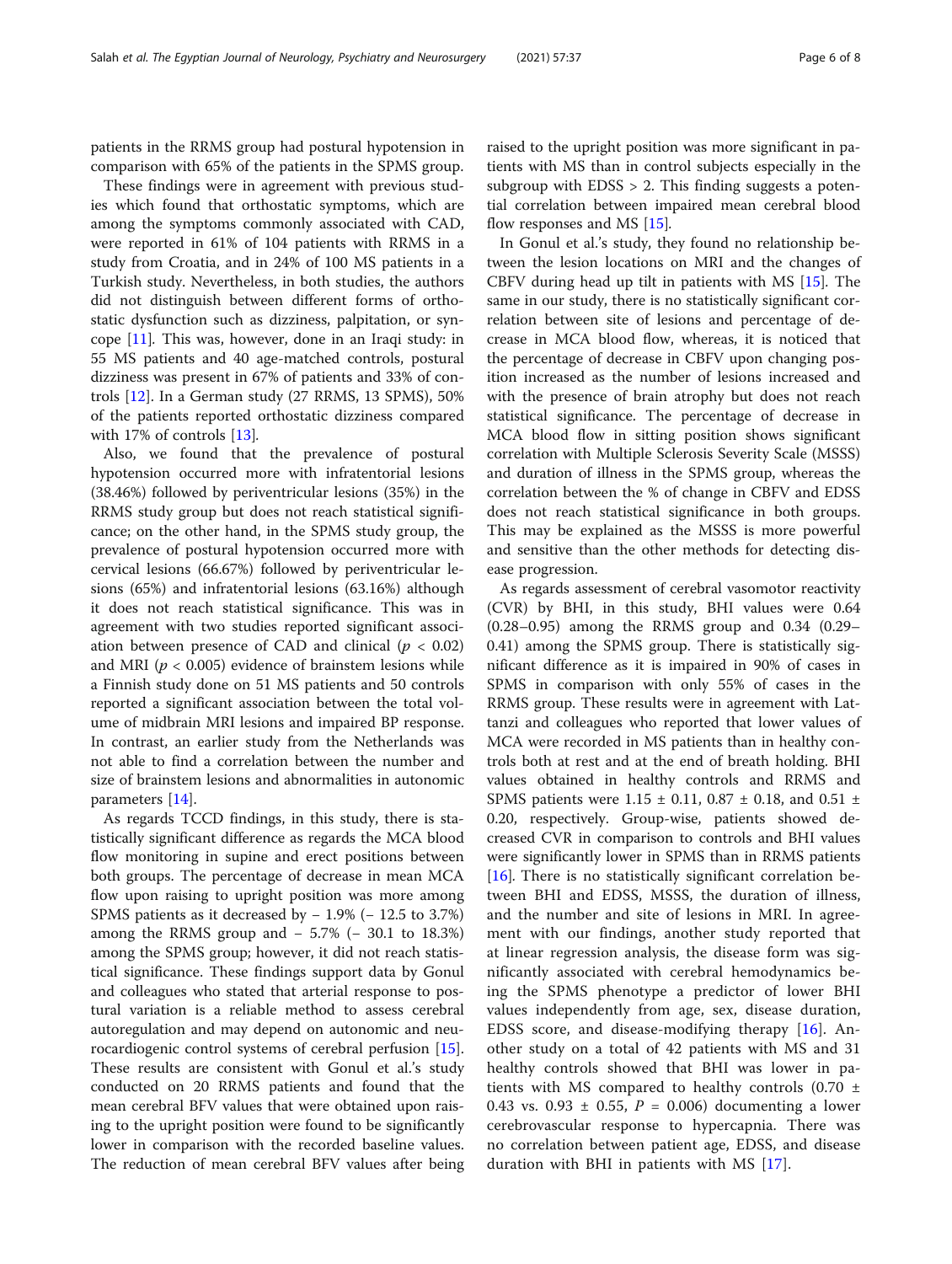|                            | Duration of illness (years) |                |              |                |         |              |
|----------------------------|-----------------------------|----------------|--------------|----------------|---------|--------------|
|                            | <b>RRMS</b>                 |                |              | <b>SPMS</b>    |         |              |
|                            | Spearman's rho              | <i>p</i> value | Significance | Spearman's rho | p value | Significance |
| TCCD, % change             | 0.118                       | 0.469          | <b>NS</b>    | $-0.418$       | 0.007   |              |
| TCCD, BHI                  | $-0.246$                    | 0.125          | <b>NS</b>    | 0.150          | 0.355   | <b>NS</b>    |
| Autonomic total score      | 0.173                       | 0.287          | <b>NS</b>    | $-0.093$       | 0.567   | <b>NS</b>    |
| Bl.pr, systolic, % change  | 0.486                       | 0.001          |              | $-0.443$       | 0.004   | S            |
| Bl.pr, diastolic, % change | $-0.017$                    | 0.917          | <b>NS</b>    | 0.194          | 0.231   | <b>NS</b>    |

<span id="page-6-0"></span>Table 3 Correlation between duration of illness and TCCD, autonomic functions, and blood pressure in both case groups

TCCD transcranial color-coded Doppler, BHI breath holding index, BL.pr blood pressure, RRMS relapsing remitting MS, SPMS secondary progressive MS, S significant, NS non-significant

As regards assessment of autonomic functions by the questionnaire, there is statistically significant difference in the autonomic questionnaire total score between both groups with mean score  $2.58 \pm 1.13$  for the RRMS group and mean score  $4.05 \pm 1.04$  for the SPMS group. These results are consistent with a recent study in which there is significantly higher questionnaire total scores in SPMS patients, compared with RRMS [[18\]](#page-7-0). Also, in our study, all the parameters of the questionnaire are statistically significant between both groups apart from postural hypotension, sexual dysfunction, and gastroparesis. Postural hypotension and sphincteric dysfunction are the most affected parameters in the RRMS group with percentage 72.5% and 60% respectively; meanwhile, color changes and thermal abnormalities in upper and lower extremities are more affected in the SPMS group with percentage 75% and 85% respectively. This observation supports data from other studies reporting slower gastric emptying, bowel dysmotility, constipation, or fecal incontinence as common findings in MS [\[19](#page-7-0)].

EDSS is directly related to the total score of the autonomic questionnaire in the RRMS group, but the duration of illness shows no statistically significant correlation with the total score of the autonomic questionnaire. In another study, relative to the effects of disease factors, disease duration showed a weak to moderate correlation with questionnaire total score and moderate correlation between EDSS score and autonomic questionnaire total score  $(Rho = 0.32, p < 0.001)$  [\[18\]](#page-7-0).

This study will open discussion for further research about the underlying vascular disturbance in MS and the disturbance preceding plaque formation aiming at the use of TCCD and other parameters such as MRI perfusion for early detection of disease progression and subsequently prompt treatment measures to improve quality of life.

The main strengths of the current study include the number of recruited participants, which was greater than the sample sizes of other investigations, the analysis of data according to disease stages, and the use of TCCD sonography for real-time CVR assessment. This

technique has the advantage to be safe, low-cost, feasible, and easily to perform in clinical practice. Moreover, we studied autonomic dysfunction and its impact on quality of life by the autonomic questionnaire and TCCD as autonomic dysfunction is not uncommon in MS patients and thus non-invasive investigations of autonomic symptoms are warranted to optimize evaluation and disease management.

Our study has some limitations. First, TCD relies on an assumption of constant MCA diameter when interpreting changes in CBFV and this may not be true, especially during head up tilt. Secondly, CBFV is exquisitely sensitive to carbon dioxide levels which may change during head up tilt. Thirdly, correcting the angle of the probe after head up tilt could lead to a different angle insonation of the MCA that could adversely affect the results. Also, A missed statistical method that weighs the sensitivity and specificity of all tests used, as not all patients can do all these tests. Lastly, our study lacks control group as we depend on the standard measurements of MCA blood flow and BHI.

#### Conclusion

The main findings of this study were the decrease in CVR observed in patients affected by MS and the relationship between BHI values and disease status, being the progressive phenotype associated with a greater impairment in cerebral hemodynamics than the RR form.

#### Abbreviations

BBB: Blood-brain barrier; BHI: Breath holding index; BFV: Blood flow velocity; CBFV: Cerebral blood flow velocity; CAD: Cardiac autonomic dysfunction; CVR: Cerebral vasomotor reactivity; DMD: Disease-modifying drugs; EDSS: Extended disability status scale; MS: Multiple sclerosis; MSSS: Multiple Sclerosis Severity Score; MCA: Middle cerebral artery; MFV: Mean flow velocity; mmHg: Millimeters of mercury; MRI: Magnetic resonance imaging; PSV: Peak systolic velocity; RRMS: Relapsing remitting multiple sclerosis; SPMS: Secondary progressive multiple sclerosis; SPSS: Statistical Package for Social Science; TCCD: Transcranial color-coded Doppler

#### Acknowledgements

Not applicable